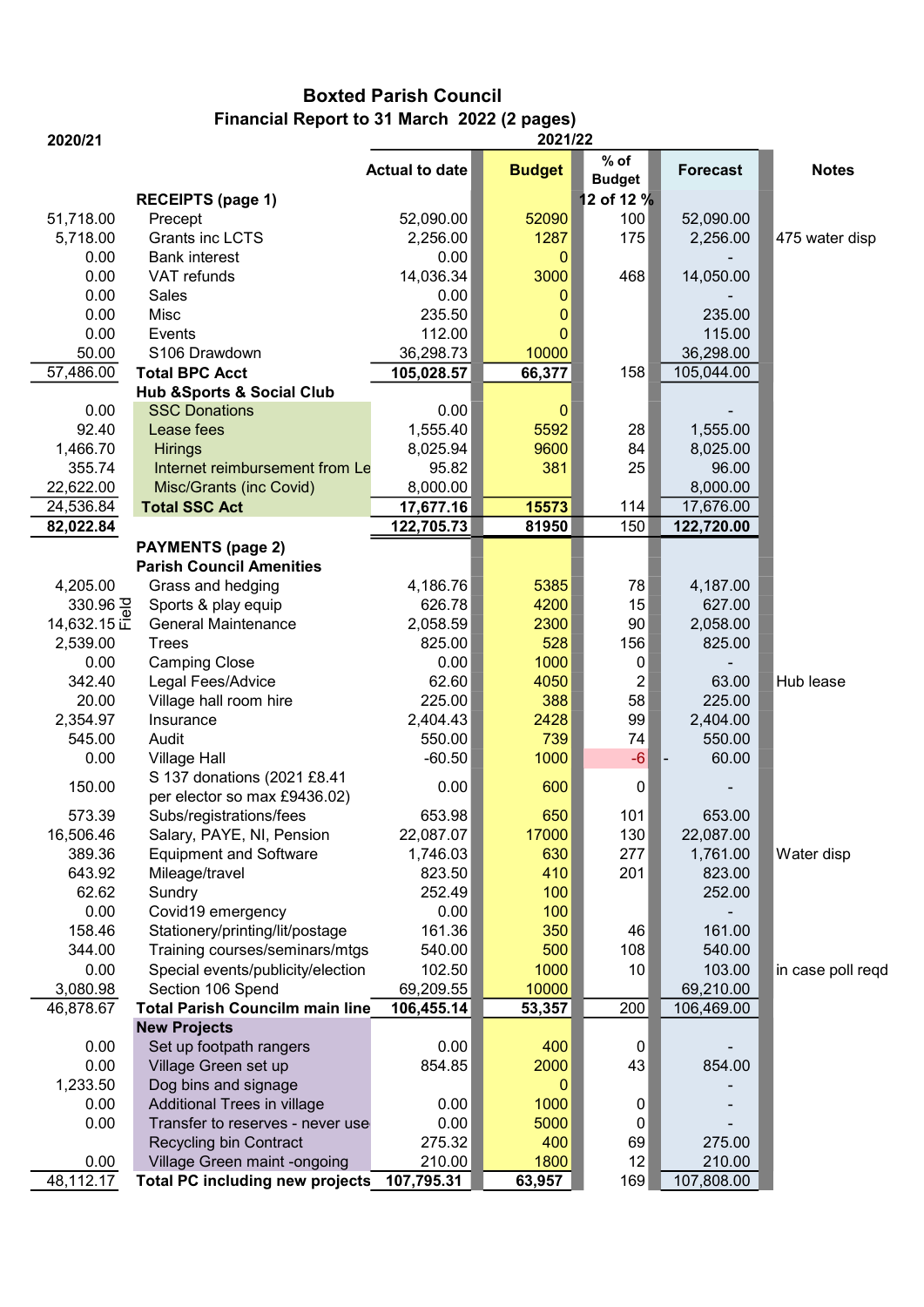## Boxted Parish Council Financial Report to 31 March 2022 (2 pages)

| 2020/21   | 2021/22                                   |                |               |                         |                 |              |
|-----------|-------------------------------------------|----------------|---------------|-------------------------|-----------------|--------------|
|           |                                           | Actual to date | <b>Budget</b> | $%$ of<br><b>Budget</b> | <b>Forecast</b> | <b>Notes</b> |
|           | <b>Hub &amp; Sports &amp; Social Club</b> |                |               |                         |                 |              |
| 2,353.36  | Electricity/Oil                           | 4,153.99       | 4590          | 91                      | 4,153.00        |              |
| 177.62    | Water                                     | 147.35         | 2154          |                         | 147.00          |              |
| 1,480.44  | Pay (inc Cleaners)                        | 2,846.58       | 3319          | 86                      | 2,847.00        |              |
| 429.83    | <b>Broadband</b>                          | 389.00         | 381           | 102                     | 390.00          |              |
| 3,846.04  | Repairs/Equipment/Inspections             | 3,043.73       | 3231          | 94                      | 3,043.00        |              |
| 1268.74   | <b>Trade Waste</b>                        | 1,302.30       | 1318          | 99                      | 1,302.00        |              |
| 9,556.03  | <b>Total SSC</b>                          | 11,882.95      | 14,993        | 79                      | 11,882.00       |              |
| 57,668.20 | <b>Gross Outgoings</b>                    | 119,678.26     | 78,950        | 152                     | 119,690.00      |              |
| 3,487.83  | Vat paid reclaimable                      | 16,865.31      | 3000          | 562                     | 16,850.00       |              |
| 61,156.03 | <b>Total Gross Outgoings</b>              | 136,543.57     | 81950         | 167                     | 136,540.00      |              |
| 24,354.64 | Profit/(Loss)                             | $-£13,837.84$  | 0             |                         | 13,820.00       |              |
|           |                                           |                |               |                         |                 |              |

## Notes

| S106 to be reclaimed | 32.910.82  |
|----------------------|------------|
| Addition to reserves | £19.072.98 |